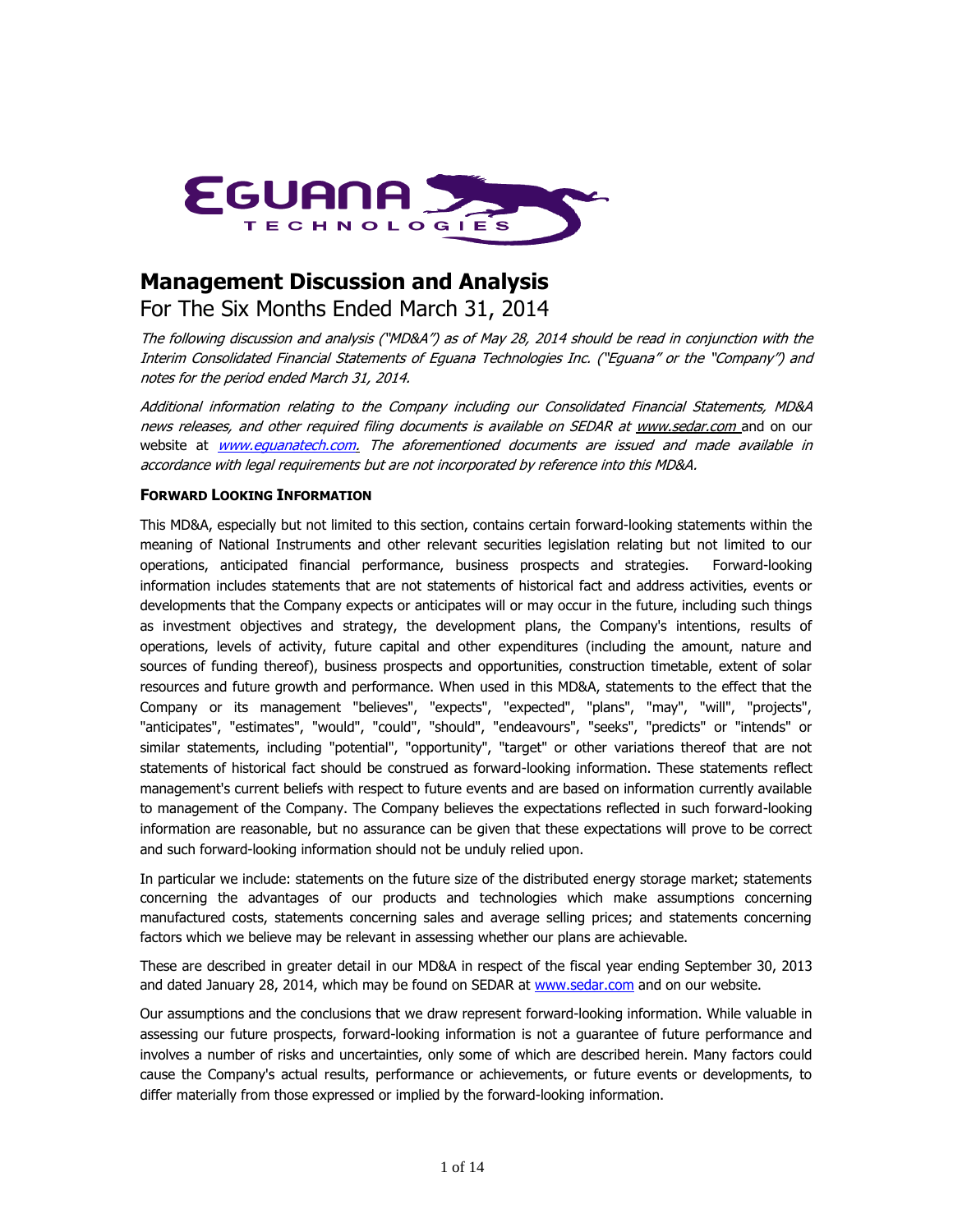Should one or more of these risks or uncertainties materialize, or should assumptions underlying the forward-looking statements prove incorrect, actual results, performance or achievement may vary materially from those expressed or implied by the forward-looking information contained in this MD&A. These factors should be carefully considered and readers are cautioned not to place undue reliance on forward-looking information, which speaks only as of the date of this MD&A. All subsequent forward-looking information attributable to the Company herein is expressly qualified in their entirety by the cautionary statements contained in or referred to herein. The Company does not undertake any obligation to release publicly any revisions to forward-looking information contained in this MD&A to reflect events or circumstances that occur after the date of this MD&A or to reflect the occurrence of unanticipated events, except as may be required under applicable securities laws.

## **BUSINESS OVERVIEW: HISTORY, VISION AND STRATEGY, AND CORE BUSINESS**

A detailed overview of Eguana's business, including a summary of our history, business strategy, industry outlook, and core business is provided in the Management Discussion and Analysis ("MDA") for the financial year ended September 30, 2013 which may be found, together with all our public documents, at [www.sedar.com.](http://www.sedar.com/)

## **SIGNIFICANT DEVELOPMENTS**

Revenue Growth: Revenue growth is at an inflection point: Sonnenbatterie has increased its 12 month forecasts so that it is now in line with minimum commitments under its Supply Contract with the Company. Revenues for Q2 (March 31, 2014) were \$396,357. Year to date revenues year are \$885,706. Revenues for Q3 (June 30, 2014) are expected to be approximately \$1.1 million.

The Company's high volume manufacturing line in Durach, Germany is now in production with a capacity of 1,000 units per month, which is incremental to the 1,000 unit per month production capacity at the Calgary plant. Our business model allows Eguana to ramp production to high volumes with minimal working capital requirements and limited new investment in capital equipment.

During Q2 we completed installation and commissioning processes for a high volume BiDirex manufacturing line at TQ Systems plant in Durach Germany. Production capacity at the TQS facility is for 1,000 units per month which is incremental to the 1,000 unit per month production capacity at the Calgary plant.

Changing the Model: During the current Quarter, we reached an agreement with Sonnenbatterie to assume responsibility for development and delivery of an integrated power electronics module built around the Bi-Direx power electronics sub-assembly currently being supplied by us. The change will enable a much lower cost power electronics platform which optimizes integration of the Bi-Direx platform with Sonnenbatterie's battery management system. The change is expected to take effect in Q4 (CY Q3) with future Sonnenbatterie product iterations. Product pricing remains to be negotiated as the product design progresses but is expected to result in increased revenues and margins per unit sale to Eguana.

Based on our experience with the Sonnenbatterie integration process and feedback from prospective customers we will begin to adjust our model to offer a similar integrated module that can be modified to accommodate multiple battery options. This will enable customers to move quickly and easily to the lowest cost battery option as well as delivering an overall lower cost and more reliable balance of system.

US Residential Market: Under our letter of intent with Sonnenbatterie, we have agreed to extend the exclusive arrangement with Sonnenbatterie in Europe to include US residential applications. US market conditions are very dynamic at this time and we believe that Sonnenbatterie will take a significant share of conventional installer market based on a superior product design and track record in Germany.

Key Design Wins: During Q2, we continued to execute on our strategy to position Bi-Direx as the technology leader for the next generation of battery technologies for distributed "edge of grid" applications.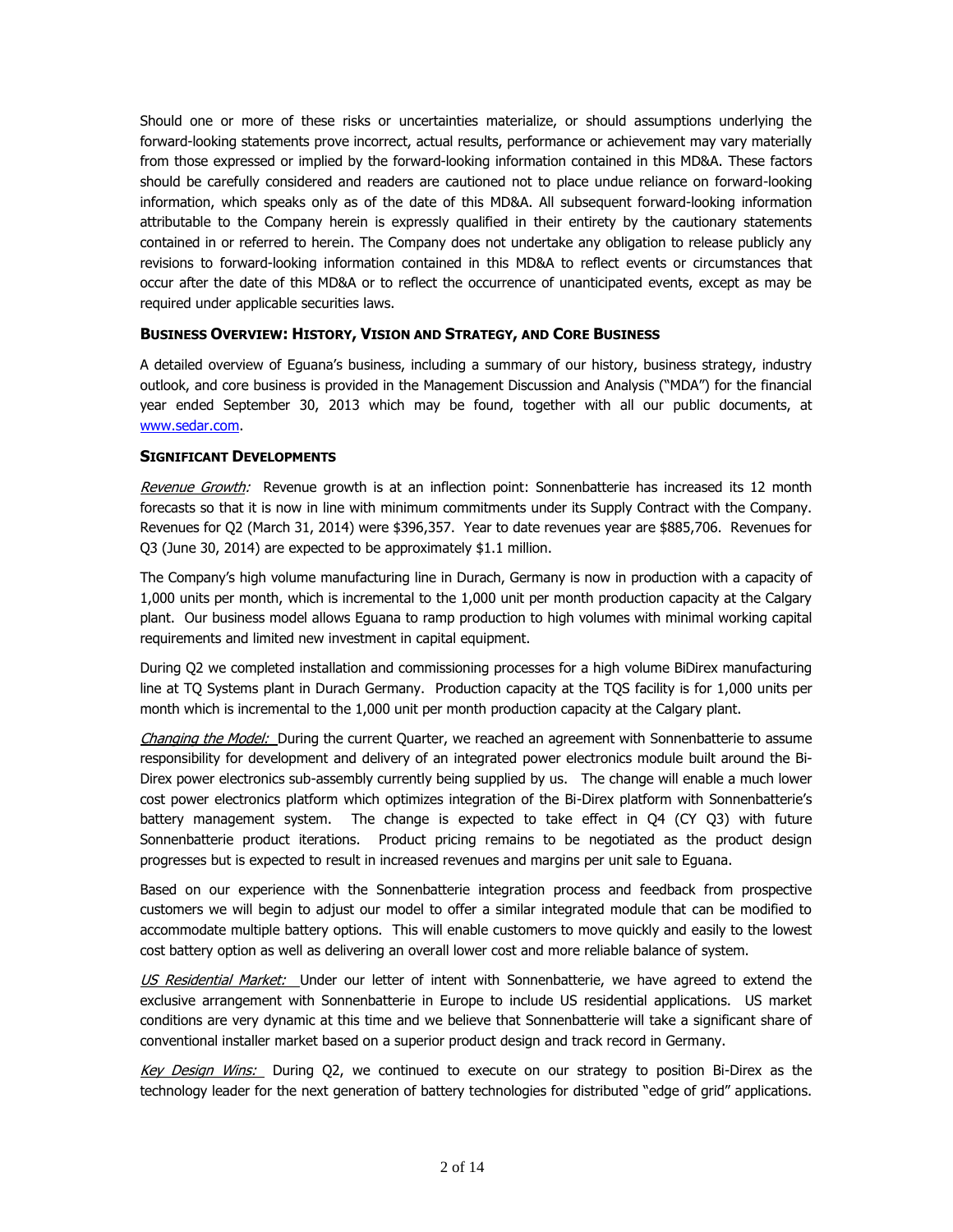Edge of grid is an expression being applied to decentralized or distributed generation and storage systems in lower power ratings in contrast to large scale generation or storage.

- During Q2 we received follow on commercial orders from a Fortune 500 US defense contractor to power a high performance flow-battery technology as part of a scalable (10kW – 100kW) turnkey energy storage system for military and industrial micro-grids.
- During the current Quarter a leading developer of low cost lithium battery technology successfully completed Bi-Direx field trials intended to demonstrate the value of Bi-Direx platform targeting re remote power for telecommunications towers, village power, diesel optimization and military power on demand applications.
- During the current Quarter, the Bi-Direx inverter was selected by an award winning developer for use in the development and demonstration of an advanced battery technology which combines unique chemistry and an innovative design to use readily available low cost materials low to deliver a low cost structure, flexible system response, and a long life cycle.
- During Q2 Germany's prestigious Fraunhofer Institute selected Bi-Direx to demonstrate the capability of distributed energy storage to participate in supplying primary (spinning) reserve markets for the power grid. Fraunhofer chose Bi-Direx for its flexibility and advanced control features that enable creative control strategies to achieve higher penetration of distributed generation onto the grid.

Improved Balance Sheet: During Q2, the holders of First Preferred Shares approved an amendment to the First Preferred Shares which removed the mandatory redemption of the shares at the end of 5 years. The effect of the amendment is to modify much of the First Preferred Shares from "debt like" instruments into "equity" with holders of the First Preferred Shares being entitled only to a preference on liquidation of the Company; or at the option of the holders to common shares of the Company on conversion of the First Preferred Shares.

Under IFRS reporting rules only the face amount of the First Preferred Shares is transferred to equity because unpaid 8% dividends which are added or "accreted" to the redemption amount are convertible into common shares based on market value of the common shares at the time of conversion. The accreted dividends continue to be treated as long term debt albeit with no fixed term.

**Equity Financing:** The agreement with Sonnenbatterie to supply the integrated electronics module for future product iterations and to certify a Sonnenbatterie product for the US market will create unplanned short term demands on our engineering capacity. This problem is exacerbated by our success in positioning Bi-Direx for next generation battery technologies, each of which requires an engineering effort to execute on integration.

To enable us to meet increased demand for resources Eguana announced a plan to raise \$2 million in the form of Units comprised of one common share and ½ a common share purchase warrant exercisable for 18 months at \$0.60 per share. On May 28, 2014, Eguana closed on the first tranche of equity issuing 2,431,875 Units to raise gross proceeds of \$975,000 on a non-brokered basis. We expect to complete the offering during the current Quarter.

# **OUTLOOK**

We will continue to maintain and execute on the strategies that we set for Eguana when we repositioned for the energy storage market. These are to build strategic relationships in the key markets with companies which have the channels to move product in high volumes and to position Eguana as the technology leader with next generation battery technologies.

These strategies are working. Based on firm orders under the Sonnenbatterie Supply Contract, revenues are expected to exceed \$1 million per month by mid-summer of this year based on sales of the power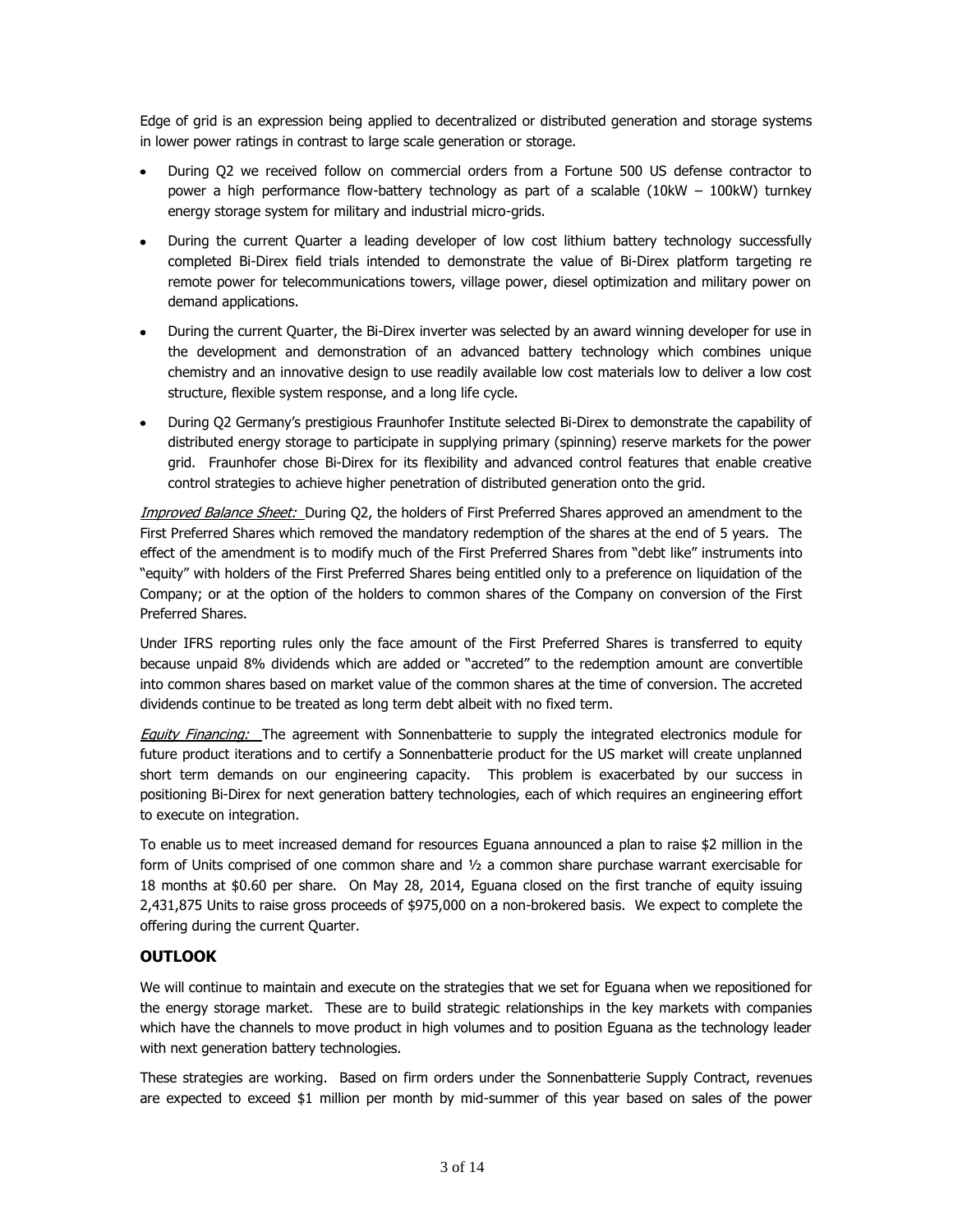electronics sub-assembly. We expect these to increase materially as we move to the new product model in Q1 2015.

Sonnenbatterie is executing on its plan to have 83 Sonnenbatterie Centers which provide the primary distribution channels in Europe by the end of this calendar year. It has also created OEM relationships with the several of Europe's largest utilities with one of Europe's largest suppliers of home appliances.

We have moved to strengthen this relationship with what we believe to be a very synergistic partnership, and we have committed to explore other ways to lever the complementary capabilities of the two companies. We expect to have a Sonnenbatterie product in the US market by September of 2014.

We now have visibility on revenue in Japan for 2015 and in the US this year although not at the order of magnitude as Europe.

In little over a year we have successfully positioned Eguana in the U.S. as the technology leader for lower cost next generation batteries. Our goal in working with the battery companies is to make Bi-Direx the preferred power electronics option for integrators of systems or integrated product solutions. These integrators may be the battery companies themselves or independents system integrators.

Based on market feedback we expect that the bulk of demand will be for an integrated power electronics module that will accommodate a range of battery alternatives which will enable the product developers to select the lowest cost option without the need to change control strategies which is time consuming and costly.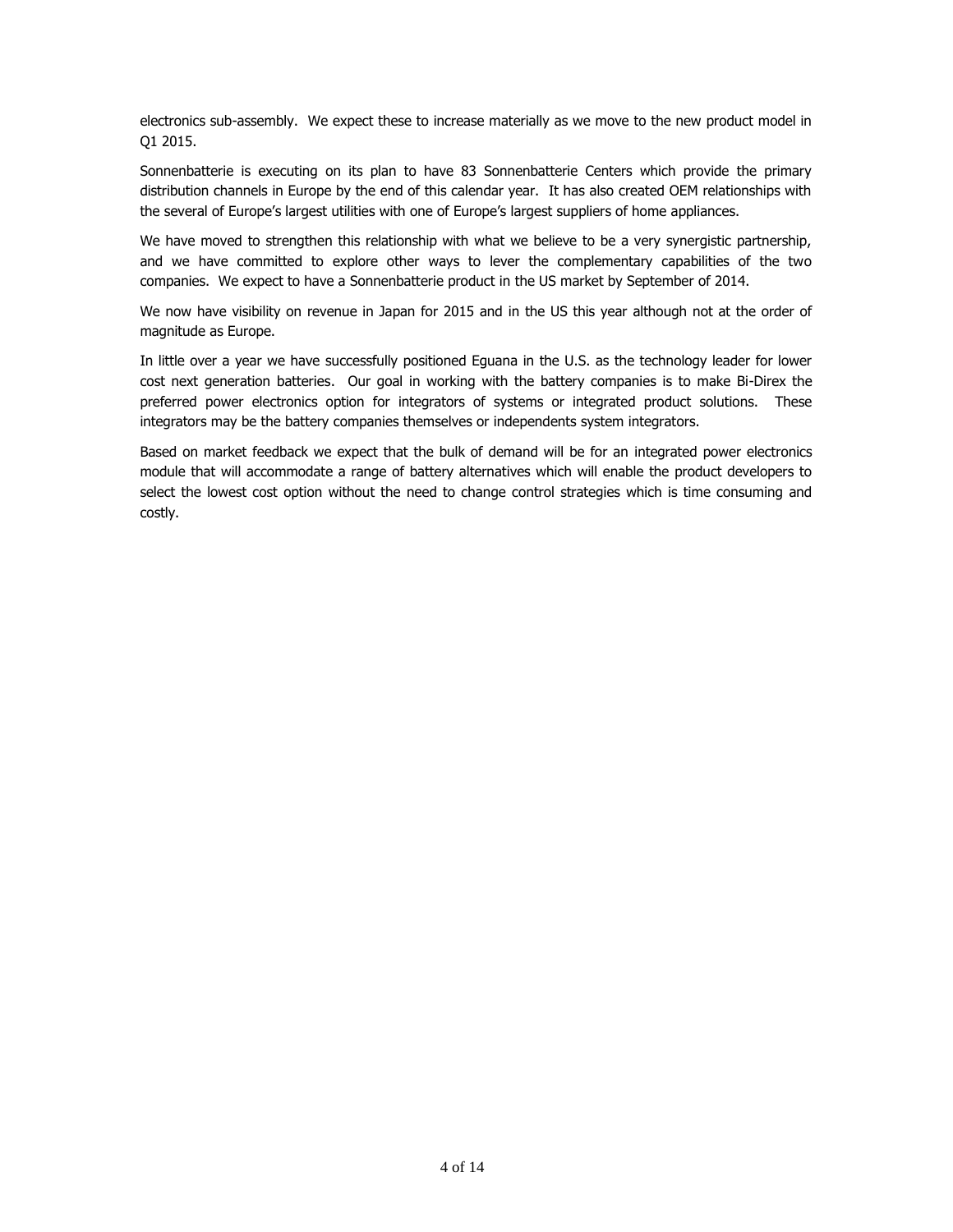## **Management Discussion of Financial Results**

The Company's significant accounting policies have been disclosed in Note 4 of the annual audited consolidated financial statements.

#### Net loss and comprehensive Loss

The Net Loss for the six months ended March 31, 2014 was \$1,409,989, after adjusting for non-cash items, an increase of \$229,278 from \$1,180,711 for the same six months in 2013.

Non-cash items increased the net loss for the Six Months by \$1,130,519 down from \$1,735,387 for the same period in 2013. A significant portion of the non-cash item that increase the net loss will be reduced as a result amendment of the First Preferred Shares effective as of February 27, 2014. The items increasing the net loss for the Six Months are:

- i. Accretion on preferred shares in the amount of \$1,525,161 (2013 \$1,326,939). This increase is as a result of the compounding effect of the cumulative dividend. Since the amendment of the preferred shares to remove the redemption terms (February 27, 2014) an additional amount of \$98,673 has been recorded to reflect the fair value adjustment on the cumulative dividends to March 31, 2014.
- ii. A gain of \$1,127,867 has been recognized on the modification of the preferred shares redemption terms. An additional gain of \$515,807 has been recognized directly to the statement of change in equity to reflect the portion of the gain related to the equity portion of the preferred shares.
- iii. Amortization of the financing costs associated with the Standby Equity agreement with Doughty Hanson was \$108,419 (2013 - \$132,000). This amount is decreased as a result of extending the terms of the Standby Equity agreement resulting in a longer amortization period.
- iv. Under IFRS accounting standards interest is accrued or "accreted" on the participating royalty debentures issued in 2012 and 2013. Under IFRS rules the amount is determined by a complex formula aimed at identifying the value of embedded derivatives based on the Company's forecast revenues. Accreted interest on the royalty debenture required by IFRS accounting in excess of cash interest of  $$54,560$  (2013 -  $$20,682)$  increased the net loss by  $$159,594$  (2013 -  $$28,763$ ). Pursuant to IFRS, a fair value adjustment on the debenture increased the loss by \$15,416 for the period (2013 – (\$60,458)).
- v. IFRS also requires accretion of an amount in respect of the total potential royalty payable to the Government of Canada obligation to repay government contributions to research and development that exceeds the actual royalty. The accreted amount of \$24,754 (2013 – \$26,499) exceeded the actual royalty paid in the period (\$10,000) by \$14,754 increasing the net loss.
- vi. Accrued non cash interest on the Energy Northwest obligation was \$6,693 for the six months ended March 31, 2014 as compared to \$8,537 for the six months ended March 31, 2013.
- vii. A decrease in the warranty provision by \$29,000 as a result of the passing of time on the older warranties, with newer products having a much lower failure rate than older products.
- viii. Amortization of capital assets and capitalized development costs of \$278,759 for the six months ended March 31, 2014 (2013 - \$219,963).
- ix. Share based payments expense increased the net loss by \$75,150 at March 31, 2014; whereas there was a reduction of \$21,745 for the same period in 2013.

During the 2013 year, certain bookkeeping errors were noted in regards to accounts payable and inventory. Although management does not regard the amounts as material to the value of the business the Company restated \$310,000 for inventory in 2012 and \$275,000 for accounts payable into 2011 and 2012 ( $4<sup>th</sup>$  qtr). Both items resulted in an increase in Cost of Sales for the respective period. See note 6 to the annual audited consolidated financial statements.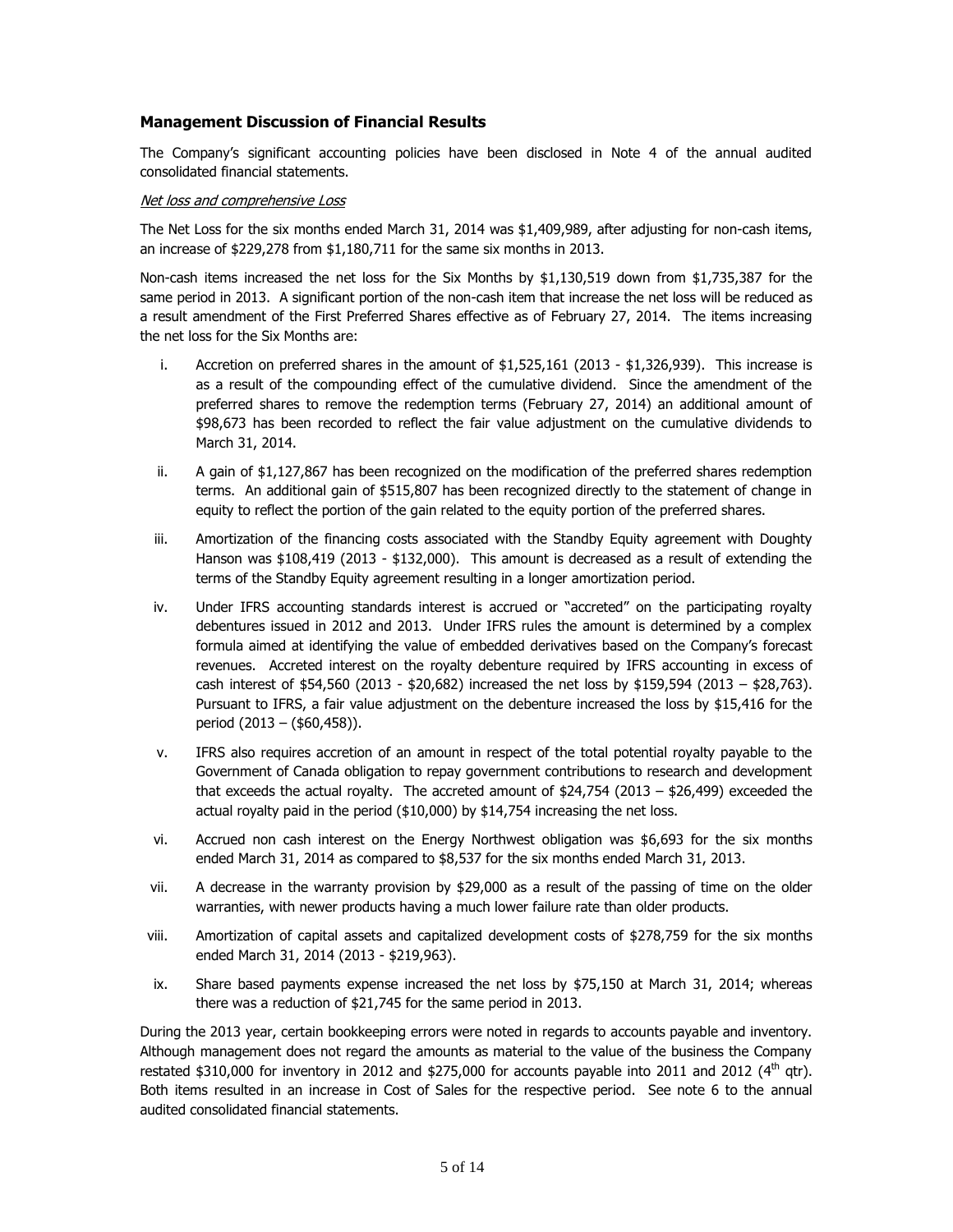## Cash Flow Used in Operations

Cash flow used in operations for the six months ended March 31, 2014 was  $\frac{1}{2}(2,217,190)$  compared to  $$$ (786,131) for the six months ended March 31, 2013. This is primarily a result of a  $$1,400,000$  swing in the non-cash working capital as a result of establishing payment terms to gradually pay off outstanding vendors, as well as an increase in accounts receivable as a result of increased sales activity.

## Sales and Gross Margin

Sales for the six months ended March 31, 2014 were \$885,706 compared to \$116,929 for 2013. The increase in sales revenues is due primarily to our contract with Sonnenbatterie and the delivery of Bi-Direx units in accordance with that contract.

Cost of sales for the six months ended March 31, 2014 were \$594,235. The amount is comprised of cost of sales on product of \$627,702 for a realized gross margin on products sales of (29%). Other cost of sales items are inventory adjustments and warranty.

We expect margins on products to be delivered under the Sonnenbatterie contract and other contracts to be above 40% as we move into higher volumes and reduce logistics costs by locating product assembly close to Sonnenbatterie in Germany. With our change in strategy we do not expect to incur significant variable costs of sales in the future. The result will be a much better contribution to the bottom line.

#### Operating Costs

During the six months ended March 31, 2014, operating costs fluctuated as some were reduced but others were increased to meet the ongoing business requirements.

- We increased operating costs (manufacturing and logistics overhead) costs by \$115,367 (30%) from \$384,644 for the six months ended March 31, 2013 to \$500,011 for the six months ended March 31, 2014 primarily as a result of increased travel and increased freighting costs related to business dealings in Germany.
- General and administrative costs ("G&A") (which include stock based compensation) increased by \$163,762 (24%) from \$672,769 for the six months ended March 31, 2013 to \$836,531 for the six months ended March 31, 2014. This increase is a result of increased salaries and benefits (\$122,000), increased stock based compensation as a result of re-pricing of options (\$97,000), increased travel (\$55,000) and other miscellaneous increases (\$46,000), offset by decreased legal and audit fees (\$90,000), decreased rent due to moving offices (\$66,000). G&A expense consists primarily of salaries, benefits and overhead expenses including those related to corporate maintenance charges, occupancy, professional fees, investor relations fees and travel.
- We increased our investment in selling and marketing by \$1,267 (0.5%) to \$241,191 for the six months  $\bullet$ ended March 31, 2014 compared to \$239,924 for the same period in 2013.
- Product research and development costs for the six months ended March 31, 2014 were up by \$3,389 to \$449,194 from \$445,805 for the six months ended March 31, 2014. The increase reflects a refocusing of costs towards integration with the Sonnenbatterie platform during the current fiscal period and is a decrease in costs of \$49,077 offset by an increase in amortization of development costs of \$52,466.
- In 2012, the Company determined to accelerate the amortization of development costs over three years as a result of the development of the STX inverter platform which replaces the previous platform.

#### Financing Costs

A substantial portion of the financing costs recognized in the period are non-cash, in that the cost is accrued, but is not paid. The largest component represents accretion on First Preferred Shares which was added to the redemption value of the Preferred Shares. In prior years, the largest portion of non cash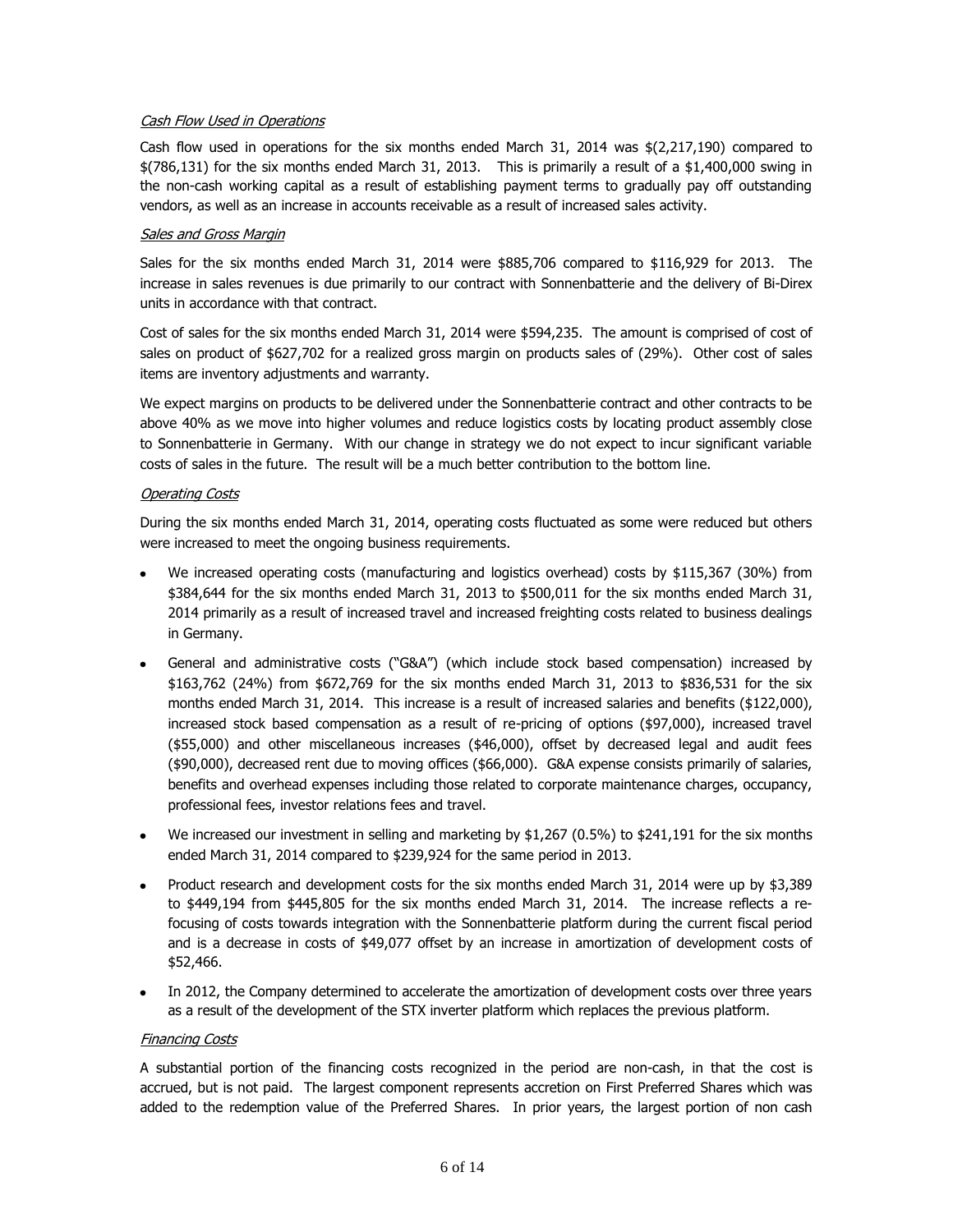financing costs was the provision for the potential liability to compensate Energy Northwest for contributions made to the Company in developing its step wave power converter. Based on the development of the STX platform management determined that there was no possibility that the Company would be required to make any payments to Energy Northwest in excess of the minimum annual payment of \$7,000US.

Accretion for the First Preferred Shares was \$1,525,161 for the six months ended March 31, 2014 compared to \$1,326,939 for the same period in 2013. Interest accreted for the royalty debentures issued in 2012 and 2013 was \$214,154 for the six months ended March 31, 2014 (\$49,445 at March 31, 2013). The interest paid, including the percentage paid based upon revenue, was \$54,560 (March 31, 2013 - \$20,682). Amortization of the financing costs associated with the Standby Equity agreement with Doughty Hanson was \$108,419 compared to \$132,000 for the six month periods ending March 31. Accretion of the obligation to repay government contributions to research and development was \$24,754 compared to \$26,499 for the period. Interest on the Energy Northwest obligation was \$6,693 for the six months ended March 31, 2014 as compared to \$8,537 for the six months ended March 31, 2013.

The debentures and the government grant obligation are adjusted on a quarterly basis to reflect the Company's current forecast and the result that has on the amounts payable under these agreements.

Interest on bank debt was \$13,248 for the six months ended March 31, 2014 as compared to \$37,987 for the same period in 2013. This decrease of \$24,739 is as a result of reducing the amount outstanding on the bank debt towards the end of the year, offset by an increase in the rate of 0.25% as a result of removing the covenants.

## Foreign Exchange

Our contract manufacturing is priced in U.S. dollars, as is the custom in the electronics industry but our sales are priced in Canadian dollars, Euros and US dollars. As a result we are exposed to fluctuations in the Canadian dollar value relative to the U.S. dollar and the Euro. We do not hedge these exchange risks and have no plans to do so until our volumes are more stable.

## Summary of Quarterly Results

For the periods ended:

|                              |            | 2014        |             | 2013        |               |             |
|------------------------------|------------|-------------|-------------|-------------|---------------|-------------|
|                              | Qtr 2      | Qtr 1       | Qtr 4       | Qtr 3       | Qtr 2         | Qtr 1       |
| Sales                        | 396,357    | 489,349     | 243,778     | 15,819      | 46,728        | 70,161      |
| Net loss<br>Per<br>share $-$ | (489, 286) | (2,051,222) | (3,497,288) | (1,843,602) | (1, 276, 247) | (1,639,851) |
| basic<br>and<br>diluted      | (.02)      | (.07)       | (0.16)      | (.09)       | (0.06)        | (0.08)      |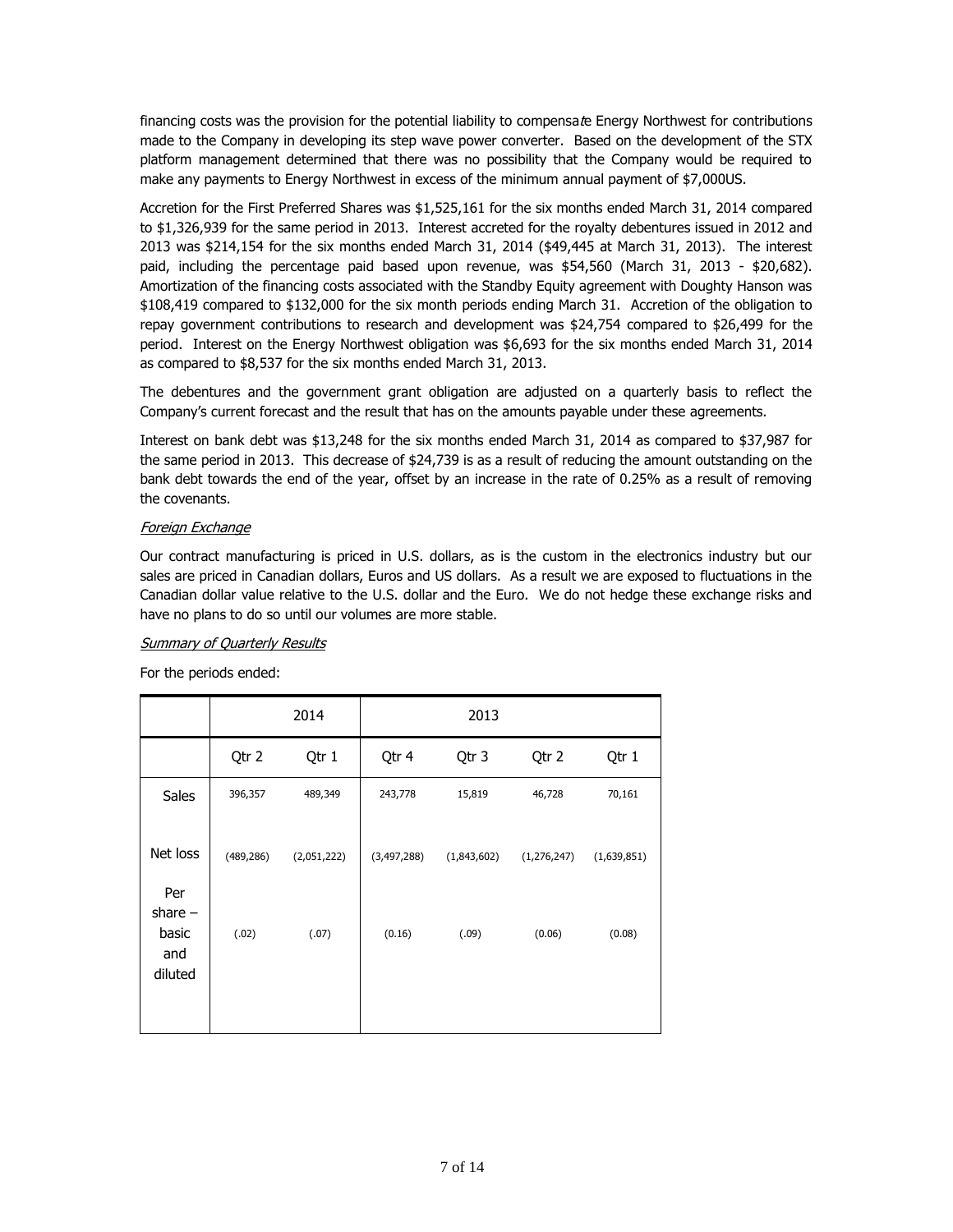# **Summary of Annual Information**

|                                    | 2014 (2 quarter) | 2013 (4 quarters) |
|------------------------------------|------------------|-------------------|
| Revenues                           | 885,706          | 376,526           |
| Net loss                           | (2,540,508)      | (8, 256, 988)     |
| Per share $-$ basic<br>and diluted | (.09)            | (0.39)            |
| Total assets                       | 3,499,868        | 2,930,111         |
| Non-current<br>liabilities         | 5,951,331        | 4,823,560         |
| Declared<br>dividends              |                  |                   |

## Summary of expenses

The following tables set forth the breakdown of the major components of the various departments within the Company.

## Product research and development

|                          | Q2 2014   | Q2 2013 |
|--------------------------|-----------|---------|
| Employee<br>Compensation | 159,681   | 153,848 |
| Consumables              | (11, 571) | 64,083  |
| <b>Travel</b>            | 22,478    | 16,220  |
| Other                    | 28,139    | 13,652  |
| Amortization             | 250,467   | 198,002 |
| Total                    | 449,194   | 445,805 |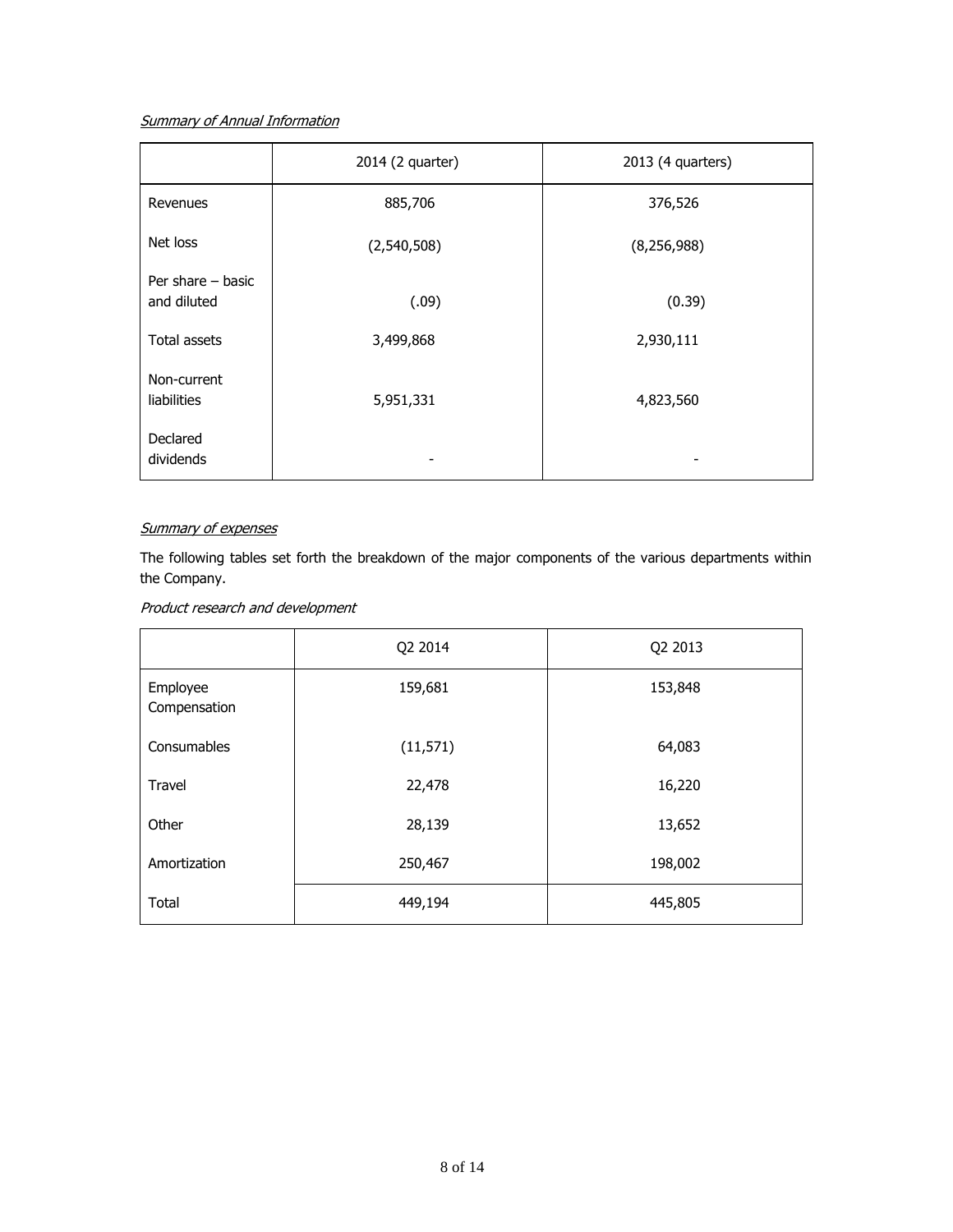# **Operations**

|                          | Q2 2014 | Q2 2013 |
|--------------------------|---------|---------|
| Employee<br>Compensation | 318,832 | 322,685 |
| Consumables              | 15,230  | 2,763   |
| Travel                   | 35,393  | 5,024   |
| Freight and storage      | 90,067  | 26,336  |
| Other                    | 40,489  | 27,836  |
| Total                    | 500,011 | 384,644 |

## Sales and marketing

|                          | Q2 2014 | Q2 2013 |
|--------------------------|---------|---------|
| Employee<br>Compensation | 87,657  | 114,987 |
| Travel                   | 13,677  | 39,271  |
| Marketing                | 53,065  | 37,370  |
| Other                    | 86,792  | 48,296  |
| Total                    | 241,191 | 239,924 |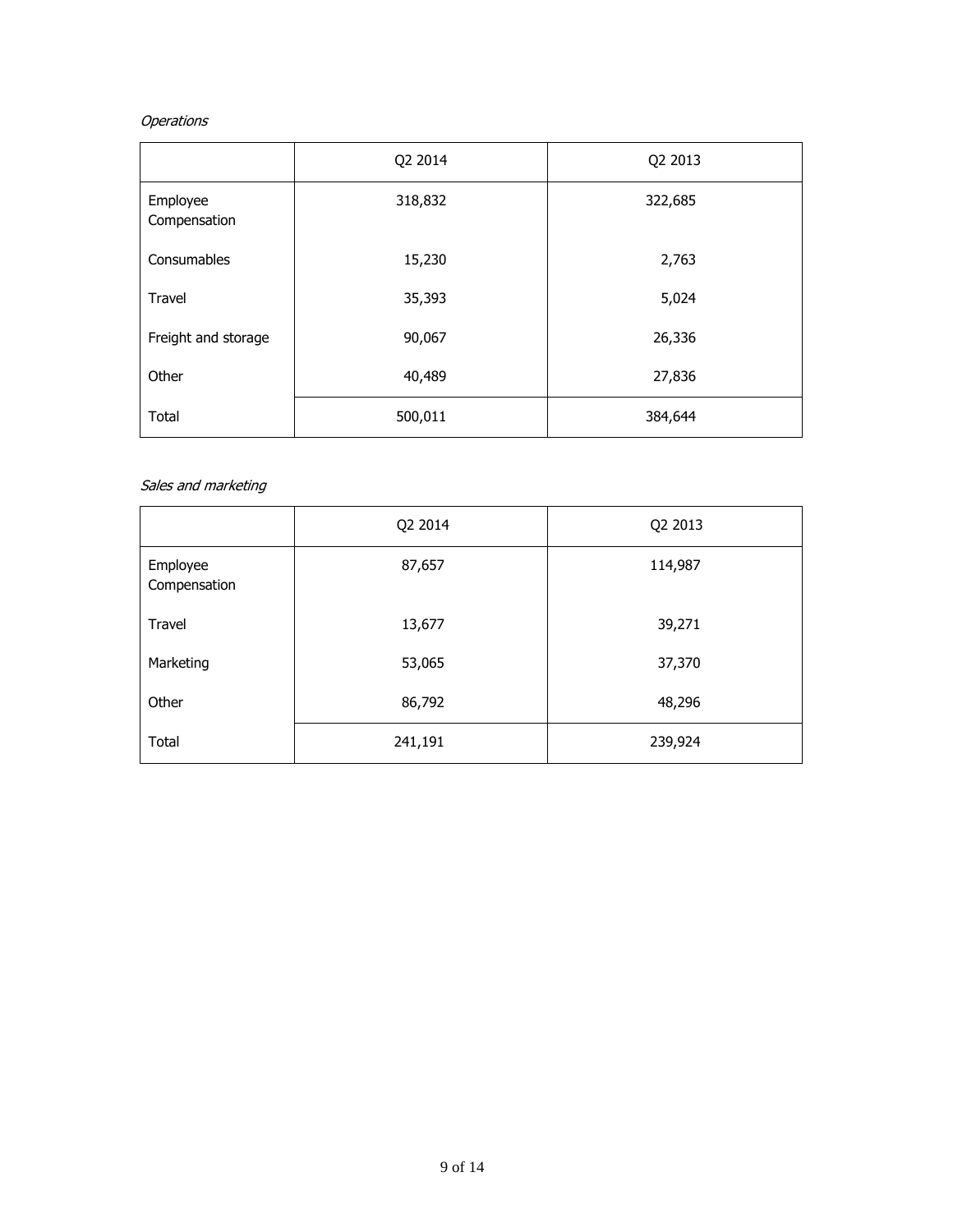#### General and administration

|                             | Q2 2014 | Q2 2013   |
|-----------------------------|---------|-----------|
| Employee<br>Compensation    | 284,547 | 162,640   |
| Stock based<br>compensation | 75,150  | (21, 745) |
| Travel                      | 55,460  |           |
| Rent                        | 58,878  | 124,654   |
| Audit & accounting<br>fees  | 115,039 | 129,021   |
| Legal fees                  | 28,086  | 104,018   |
| Bad debts                   |         |           |
| Other                       | 191,079 | 152,220   |
| Amortization                | 28,292  | 21,961    |
| Total                       | 836,531 | 672,769   |

## Liquidity and Capital Resources

Liquidity, as measured by working capital, was \$(965,678) at March 31, 2014 by comparison to \$(9,521,881) at September 30, 2013. Of this change of \$8,556,203, \$8,688,848 related to the preferred shares. On February 27, 2014, the preferred shareholders approved removing the mandatory redemptions on all series of preferred shares. This change resulted in equity on preferred shares increasing from \$4,079,759 to \$10,637,861, reflecting the number of preferred shares outstanding at their original redemption price of \$10 per share.

Removing the redemption requirements on the Preferred Shares has reduced the current deficit by \$1,643,674.

As a result of the removal of the redemption terms, the preferred shares portion of the preferred shares with a fixed conversion price can be reclassified as equity. The remaining balance of the conversion price is based on the market price of common shares the day prior to the conversion by the preferred shareholder and therefore, does not meet the definition of equity as per IAS 32. As a result, a liability has been recorded as other financial liabilities on the statement of financial position. This liability will be adjusted each quarter to reflect the fair value of the liability.

With support from Doughty Hanson in the form of a Standby Equity Commitment, the Company has an operating line with HSBC Canada in the amount of \$1.5 million. As of March 31, 2014 the outstanding Company's operating line was \$976,763**.** Interest on the operating line is HSBC prime rate plus 3% effective December 1, 2012.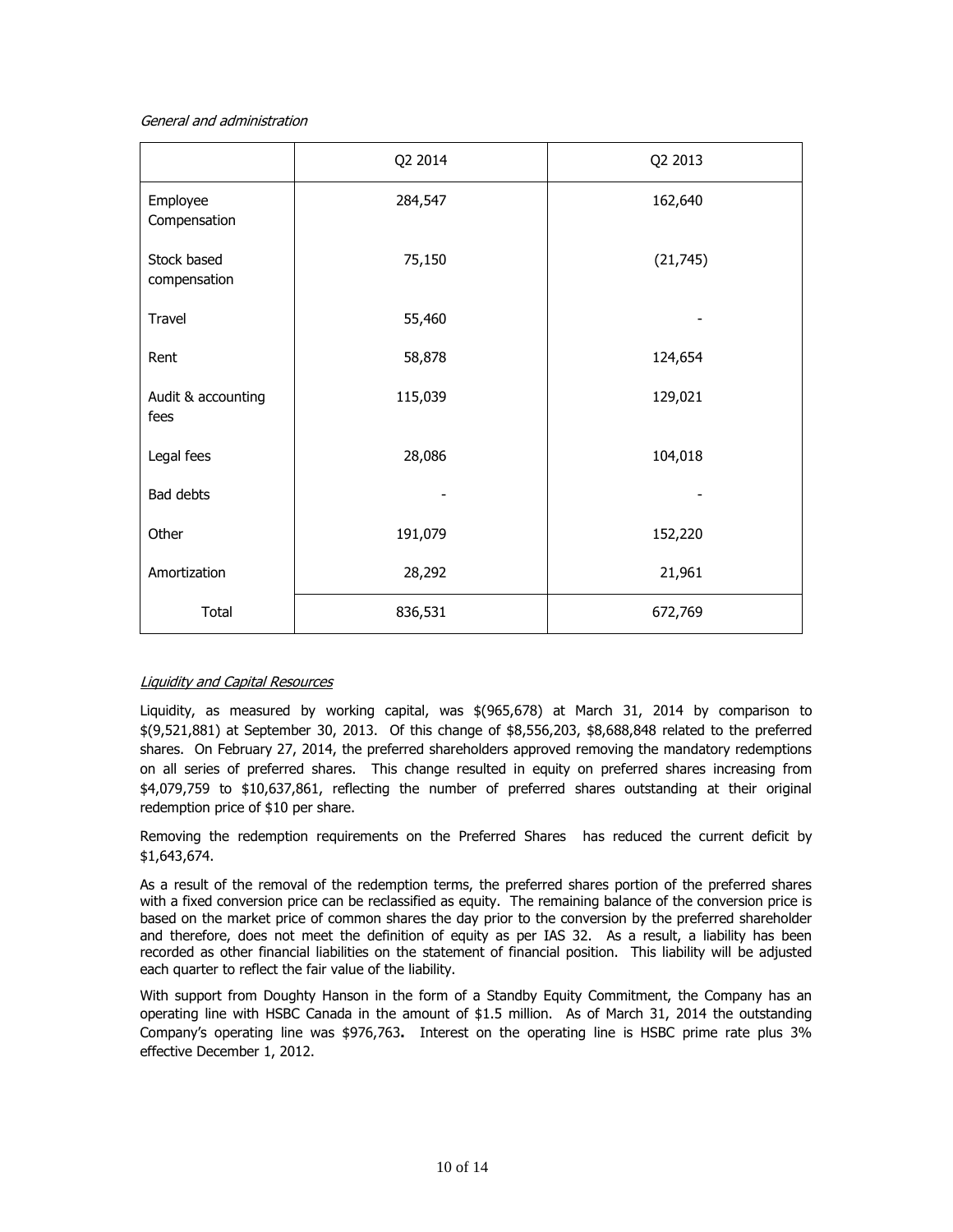## Off Balance Sheet Items

The Company has no off-balance sheet financial commitments other than the commitments for operating leases for premises and equipment, which have been disclosed in the note 23 to the Financial Statements.

#### Related Party Transactions

As disclosed in the condensed interim consolidated financial statements (Note 19), the Company had the following related party transactions:

Included in general and administrative expense is salaries and benefits for key management personnel and directors of \$75,739 and \$153,301 respectively for the three month and six month period ended March 31, 2014 (2013 - \$70,081 and \$147,549) and share based compensation of \$54,441 and \$57,908 for the three month and six month period ended March 31, 2014 respectively (2013 - \$nil and \$nil). Included in operations expense are salaries, consulting fees and benefits for key management personnel and directors of \$49,500 and \$99,000 for the three and six month period ended March 31, 2014 respectively (2013 – \$37,500 and \$87,000) and share based compensation of \$nil and \$nil for the three month and six month period ended March 31, 2014 respectively (2013 - \$9,945 and \$19,889).

Financing costs of \$15,988 and \$30,884 for the three month and six month period ended March 31, 2014 (2013 - \$2,805 and \$5,539) respectively, related to the debentures and preferred shares series 15 are included in the statement of loss. Interest payments amounted to \$3,798 and \$6,384 (2013 - \$565 and 1,784) for the three month and six month period ended March 31, 2014 respectively.

Included in accounts payable and accrued liabilities is \$117,830 (September 30, 2013 - \$139,421) due to directors and members of key management personnel.

#### Consolidation Common Share Capital

At the Company's Annual General and Special Meeting held August 21, 2012, the Shareholders approved a resolution to reduce the stated capital of the Common Shares of the Company by \$30,000,000 reducing the deficit by the same amount and to consolidate the common share capital in a ratio of up to 1 share for each 10 shares with the ratio at a time determined by the Board of Directors. The Board of Directors subsequently determined that it would be in the best interests of the Company to consolidate Common Shares on a ratio of 1 new share for each 10 common shares held and this was completed December 26, 2012.

#### Disclosure of Outstanding Share Data

As at May 28, 2014, 35,558,569 common shares and 1,019,087 First Preferred Shares convertible at the option of the holder into 25,172,649 common shares, were outstanding. In addition, common share purchase warrants, representing the right to acquire 1,250,000 common shares at an exercise price of \$0.50 per share, common share purchase warrants representing the right to acquire 60,000 common shares at a price of \$0.12, common share purchase warrants representing the right to acquire 608,000 common shares at a price of \$0.50, common share purchase warrants representing the right to acquire 8,750 common shares at a price of \$0.50, common share purchase warrants representing the right to acquire 3,529,411 common shares at a price of \$0.17, common share purchase warrants representing the right to acquire 241,967 common shares at a price of \$0.45 and common share purchase warrants representing the right to acquire 1,215,938 common shares at a price of \$0.60, were also outstanding. The Company had employee stock options outstanding entitling the holders thereof to acquire up to 3,186,019 common shares of which options to acquire common shares up to 1,369,372 had vested. The weighted average exercise price of the vested options is \$0.30 per share.

The conversion ratio for First Preferred Shares includes a fixed conversion on the initial redemption price and a variable conversion of unpaid dividends accrued to the date of conversion. The unpaid dividend conversion price is based on the closing price of the common shares on the day prior to the conversion. In order to determine the number of shares that are convertible to common shares for unpaid dividends, the Company uses the closing share price on the day prior to May 28, 2014 which was \$0.45. The actual number of common shares that would be issued will vary from this estimate based on the share price and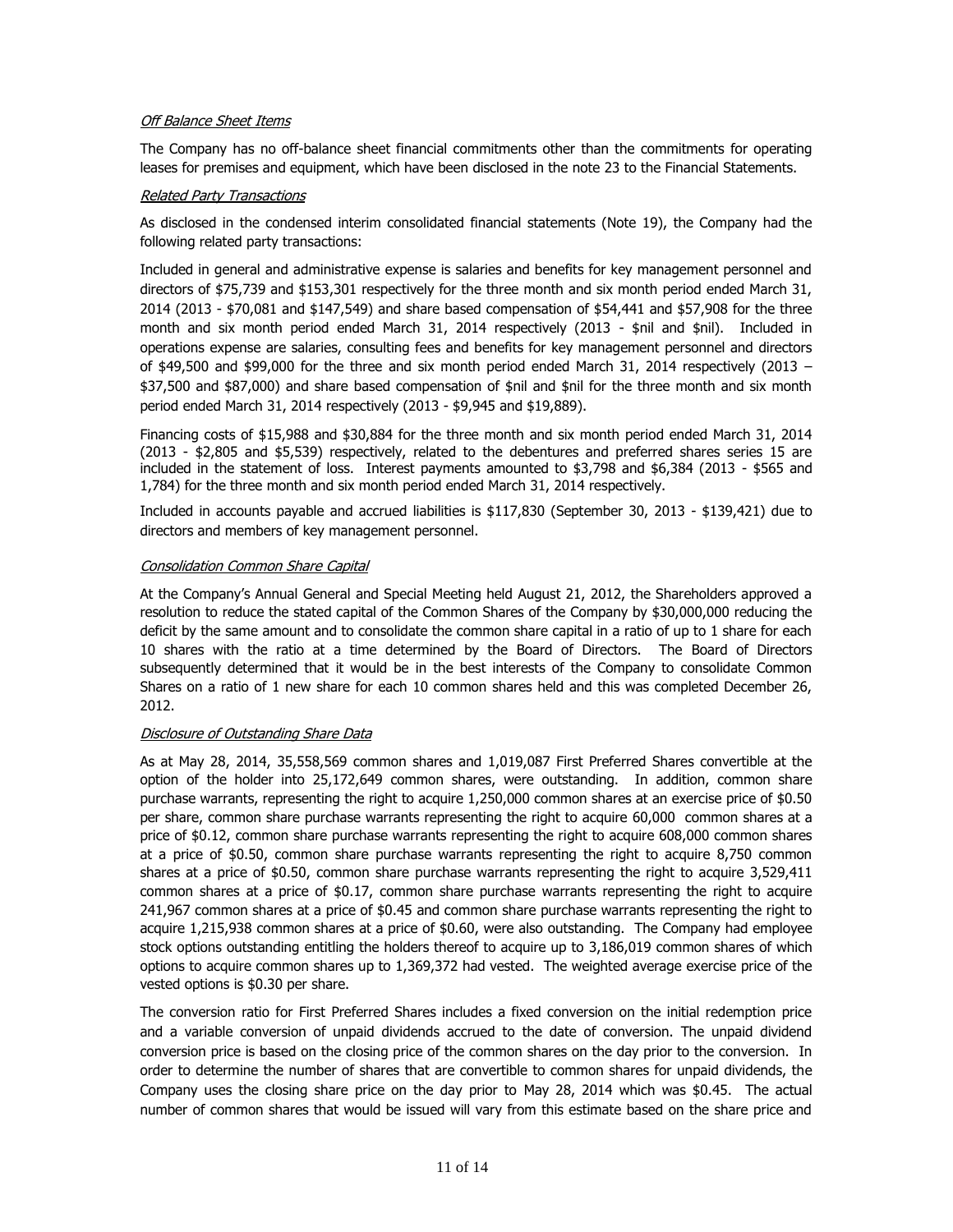the amount of unpaid dividends at the time of conversion. As at May 28, 2014, the common shares related to the conversion of the unpaid dividends was estimated to be 7,860,411 (by comparison to 8,340,756 on September 30, 2013) and is included in the 25,172,649 disclosed above.

## **Risks and Uncertainties**

## Going Concern

The consolidated financial statements were prepared on a going concern basis. The going concern basis assumes that the Company will continue in operation for the foreseeable future and will be able to realize its assets and discharge its liabilities and commitments in the normal course of business.

At March 31, 2014, the Company had not yet achieved profitable operations since its inception and accumulated a deficit of \$33,597,017, after a reclassification of \$30,000,000 from share capital (\$26,253,616 at March 31, 2013) and recognized a cash flow deficiency from operations at March 31, 2014 of \$(2,217,190) (2013 - \$(786,131)). The Company also had a working capital deficit of \$965,678. Whether and when the Company can attain profitability and positive cash flows is uncertain.

The ability to continue as a going concern is dependent on completing equity or debt financings or generating profitable operations in the future in order to meet liabilities as they come due and enable the Company to continue operations.

Subsequent to period end, the Company raised additional equity from the issue of common shares for gross proceeds of \$972,750.

#### Operating Losses

We are in the growth phase of our business and are subject to the risks associated with early stage companies, including uncertainty of revenues, markets and profitability, and the need to raise additional funding. As is common with companies at this stage of development it is likely that marketing and operating costs will exceed net sales revenues during the product launch period. Our business and prospects must be considered in light of the risks, expenses and difficulties frequently encountered by companies in the early stage of development, particularly companies in relatively new and evolving markets.

#### Market Acceptance

Market acceptance of our products represents a challenge for the Company. While the competitive advantages to the solar industry and the energy storage sector are material our small size and limited financial resources is a deterrent to customers. We are adjusting our strategy to address this risk through OEM, private labelling and/or licensing relationships which will provide better access to the market and alleviate customer concerns.

#### Dependency on Government Policies

Our business model is highly dependent on growth of solar power and energy storage as part of the power grid in many different countries. In some markets demand for our products is still dependent on government pricing policies and incentives. If pricing policies change there is a risk that demand for our products would be materially affected. A significant assumption of our business plan is growth in the demand for electronics to be used with distributed energy systems. Although industry forecasts are very optimistic these forecasts make many assumptions the most significant of which is that the cost of high efficiency batteries will decline quickly with continued investment. This may not occur in which event the energy storage industry will develop much more slowly than we anticipate reducing demand for our products and interest in our technology.

Even with continued high growth in the solar industry markets, and growth in the energy storage sector, demand for our products can be volatile and it is more difficult to predict the nature and scope of demand for our class of products than would be the case in a more mature environment. This makes it difficult to plan production to meet demand on a timely basis adding to the financial risk of the business. While our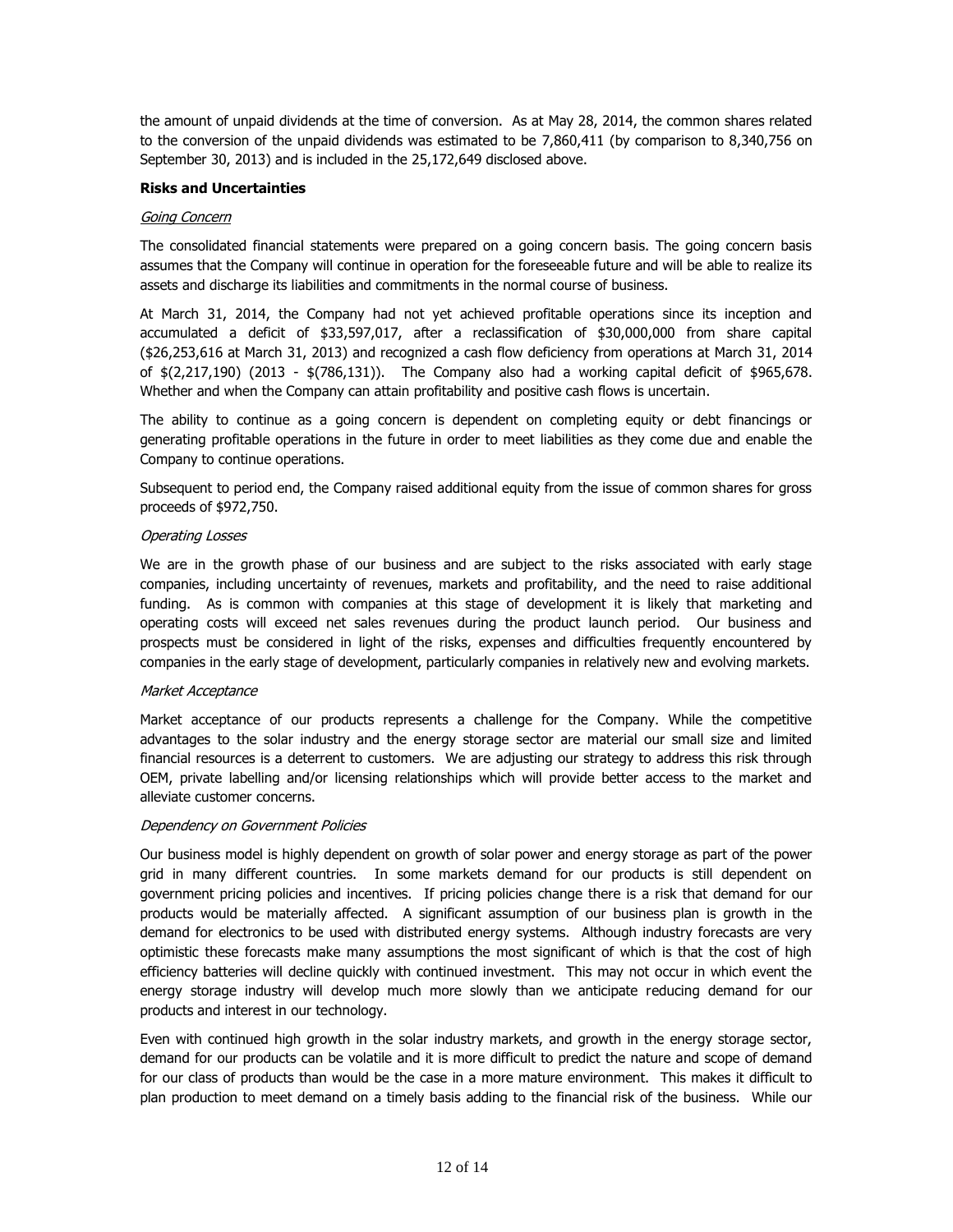business model attempts to address these risks, there is no assurance that changes in market conditions will not adversely affect liquidity.

## Competition and Technological Change

Because we are in a highly competitive market, we may not be able to compete effectively in these markets, and we may lose or fail to gain market share. We face a large number of competitors, many of whom are larger and have greater resources than us, and we expect to face increasing competition in the future. Our competitors may develop products based on new or proprietary technology that have competitive advantages over our products.

Many of our current and potential competitors have longer operating histories, larger customer bases, greater brand recognition and significantly greater financial, sales, marketing, technical and other resources than we do. Our competitors may enter into strategic or commercial relationships on terms that increase their competitiveness. These competitors may be able to respond more quickly to changing customer demand, and devote greater resource to developing, marketing, and selling their products than we can.

Our business model is also highly dependent on market acceptance of the value propositions for our technology. Even if we are successful in gaining market acceptance for our value propositions, there is always the possibility that one of more of our competitors will develop new technology which enables the same value propositions at the same or better cost than we are able to achieve and our business would be adversely affected. It is also possible that one or more of our competitors will attempt to copy our approach and challenge the validity of our patents. While we believe that our patents and other intellectual property are defensible, there is no assurance that a court will not find to the contrary, negatively impacting the value of Eguana.

#### Manufacturing Cost Targets

Our business model assumes that we will be able to use our low manufactured cost and our strategy of selling proprietary electronics sub-assemblies to penetrate target markets. Delays in reaching adequate rates and efficiencies in production could impair the profitability of our products. Our ability to produce products that are cost effective depends on reaching efficient production levels. In addition, our production process results in the wasting of materials and supplies which must be minimized to produce cost effective products.

The failure to reach adequate production levels and efficiencies would impair our ability to profitably market our products and would have a material adverse effect on our business, results of operation and financial condition. We cannot control the cost of our raw materials. Our principal raw materials are copper and steel. The prices for these raw materials are subject to market forces largely beyond our control and have varied significantly and may vary significantly in the future.

We may not be able to adjust our product prices, especially in the short-term, to recover the costs of increases in these raw materials. Our future profitability may be adversely affected to the extent we are unable to pass on higher raw material or reduce our costs to compensate for such changes.

## **OPERATION AND SUPPLIER RISK**

At our stage of development, there is a greater than normal exposure to the risk that critical components will not be available on a timely basis, negatively impacting our ability to meet delivery commitment on sales contracts. Also, with new products there is also a greater risk of failures in quality control, a risk that is increased by the limited resources of the Company. There is also a risk that long lead times for critical components may affect production lead times. Where possible, we address these risks by ensuring multiple sources and working closely with our suppliers through the demand planning cycle and actively monitor critical component suppliers and in some cases invest to secure longer lead time items.